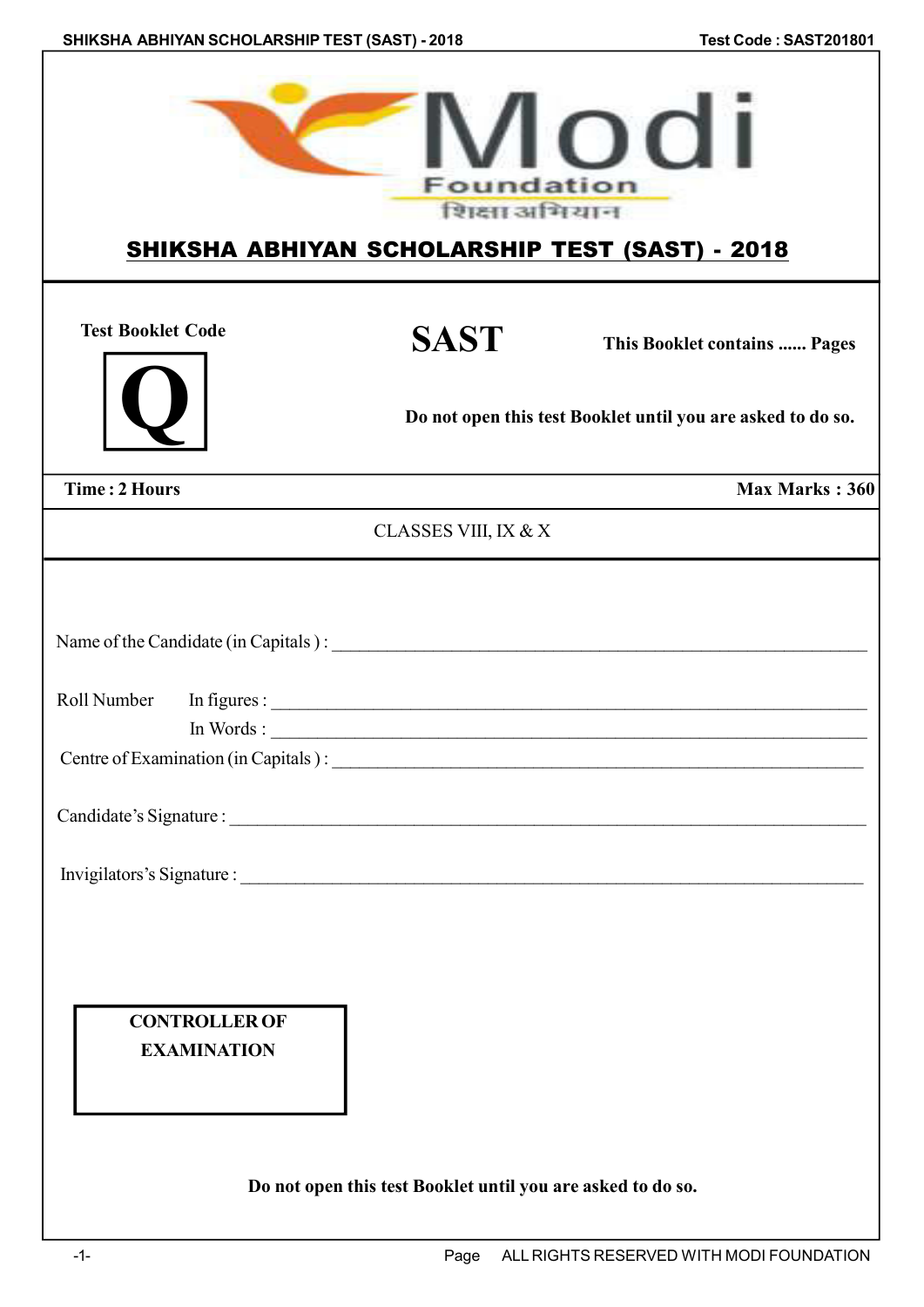# **SAMPLE QUESTIONS (CLASSESE 8, 9 & 10)**

# **MATHS**

1. Which of the following pairs is a pair of coprimes?

| $(a)$ (18, 25) | (b) $(7, 14)$ |
|----------------|---------------|
| $(c)$ (12, 6)  | (d) (9, 9)    |

2. The diagonals of a rhombus are 24 cm and 10 cm. Find the side of the rhombus (in cm).

| $(a)$ 14 | (b) $13$ |
|----------|----------|
| (c) $15$ | $(d)$ 17 |

3. Four cubes are attached to the four faces of another cube. The length of the edge of each of the five cubes is 6 cm. Find the total surface area of the solid so formed (in sq cm)

| (a) $786$ | (b) $824$ |
|-----------|-----------|
| (c) $784$ | (d) $792$ |

4. A person save 10 minute in covering a certain distance by increasing his speed by 20%. What is the time taken by him to cover the distance at his usual speed? (in min)

| (a) 60 |  | (b) $50$ |  |
|--------|--|----------|--|
|        |  |          |  |

(c) 40 (d) 70

## **ENGLISH**

**Directions (Q. Nos. 5-8)** Fill in the blanks using suitable options given below. Good leaders know that, fundamentally, their job is to help others make the most of themselves viewed in strictly

...**1**...terms, that is their greatest contribution to their

companies. People, employees, are a great untapped...**2**...

of energy. Leaders who can tap this source are valuable to any organisation. It does not elaborate...**3**...to bring out the best in people. If you recognise their work, they will...

- **4**...give you the best that's in them.
- 5. Which of these fits the gap 3 ?
	- (a) troubles (b) pains (c) benefits (d) incentives
- 6. Which of these fits the gap 2 ? (a) utilisation (b) consumption (c) conservation (d) reservoir
- 7. Which of these fits the gap 4 ? (a) probably (b) occasionaly (c) seldom (d) reluctant
- 8. Which of these fits the gap 1 ?
	- (a) commercial (b) casual
	- (c) useful (d) sensible

# **ANALYTICAL REASONING**

9. In a certain code if the word SPHERE is coded as EREHPS, then how is the word 'EXHIBITION' coded in that language?

| (a) NOTITBIHXE | (b) NOITIDIHXE |
|----------------|----------------|
| (c) NOITIBIHWE | (d) NOITIBIHXE |

- 10. A's father's wife's mother is C, whose only child is D. How is D related to A's brother?
	- (a) Grandmother (b) Aunt (c) Sister (d) Mother

#### (SPACE FOR ROUGH WORK)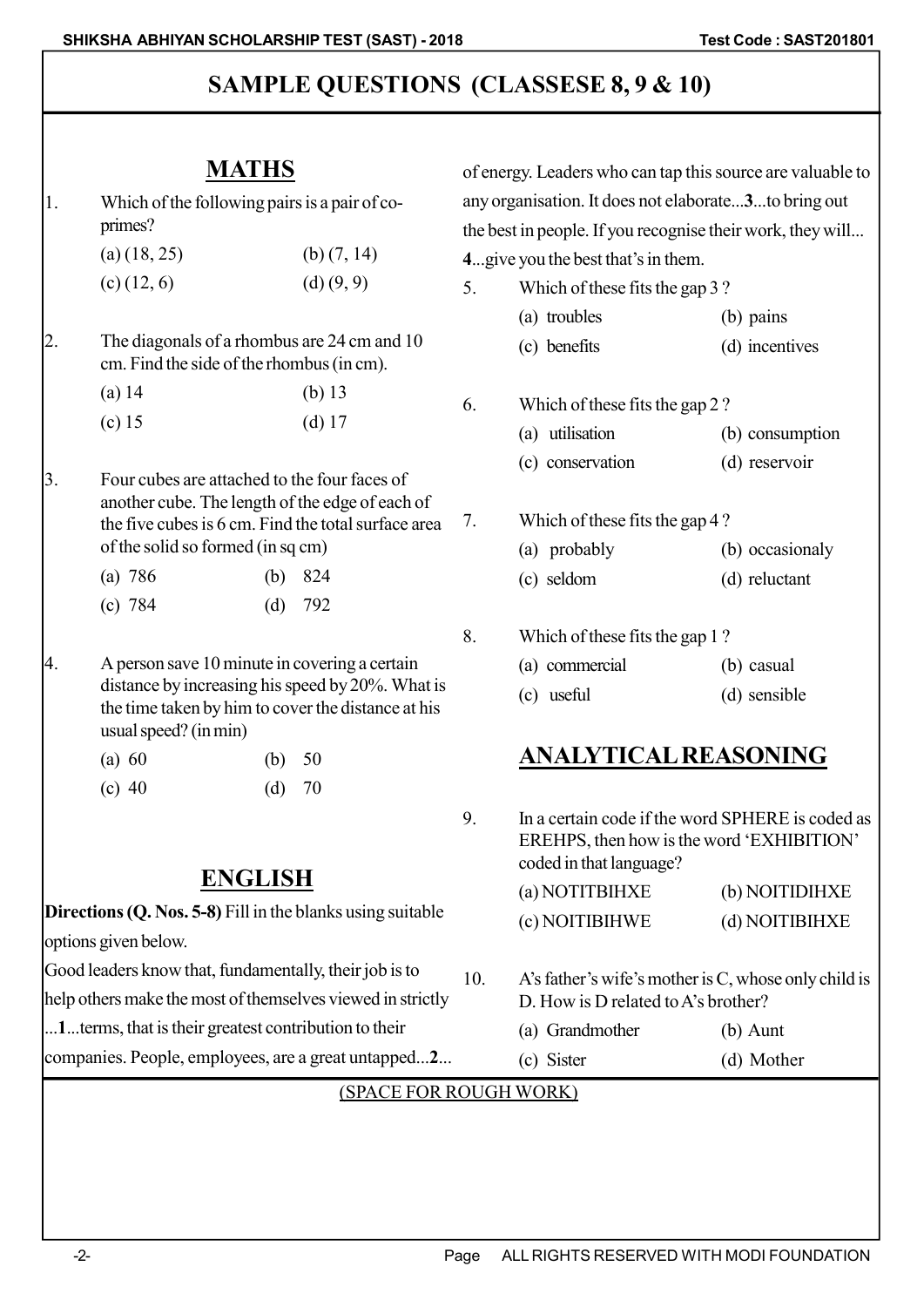### **SCIENCE**

11. The course of movement of two particles X and Y is drawn below. Both the particles started from A and stopped at B, X moves along ACB and Y moves along ADB.



If both the particles take 5 seconds to reach B, calculate the speeds of X and Y respectively.

Given that, ACB is an equilateral triangle and ADB is an isoscles triangle in which  $AD = DB =$ 12 cm

- (a)  $4 \text{ cm s}^{-1}$  and  $4.8 \text{ cm s}^{-1}$
- (b)  $48 \text{ cm s}^{-1}$  and  $4 \text{ cm s}^{-1}$
- (c)  $4 \text{ cm s}^{-1}$  and  $4 \text{ cm s}^{-1}$
- (d) 4.8 cm s<sup>-1</sup> and 4.8 cm s<sup>-1</sup>
- 12. A takes 10 seconds, B takes 5 seconds, C takes 15 seconds and D takes 12 seconds to do the same work. Arrange the increasing order of their power.

(a) 
$$
B < C < A < D
$$
 (b)  $A < C < B < D$   
(c)  $B < A < D < C$  (d)  $C < D < A < B$ 

13. Identify an alkali which undergoes decomposition on heating.

| $(a)$ NaOH    | (b) KOH                |
|---------------|------------------------|
| $(c)$ Ca(OH), | $(d)$ All of the above |

| 14. | Coal gas is a mixture of |                                       |  |
|-----|--------------------------|---------------------------------------|--|
|     | (a) $H_2 + CH_4 + CO$    | (b) $C_4H_{10} + H_2 + CO$            |  |
|     | (c) $C_2H_6 + H_2 + O_2$ | (d) $C_4H_{10}$ + CO + O <sub>2</sub> |  |

15. Sleeping sickness is caused by

| (a) Trypanosoma | (b) Leishmania    |
|-----------------|-------------------|
| (c) Tsetse fly  | (d) Filarial worm |

16. Presence of hair and internal fertilization is a characteristic feature of

| (a) Amphibians | (b) Reptiles |
|----------------|--------------|
| $(c)$ Birds    | (d) Mammals  |

### **SOCIAL SCIENCE**

- 17. Who partitioned Bengal in 1905 ?
	- (a) Viceroy Lord Mount Batten
	- (b) Viceroy Curzon
	- (c) Richard Canning
	- (d) Warren Hasting
- 18. The Government of India created the Ministry of Human Resource Development in the year
	- (a) 1987 (b) 1985
	- (c) 1982 (d) 1983
- 19. The constitutional advisor of the President is the (a) Chief of the armed forces (b) Prime Minister (c) Speaker (d) VicePresident
- 20. Sati Pratha was banned in the year (a) 1839 (b) 1829 (c) 1819 (d) 1849

#### (SPACE FOR ROUGH WORK)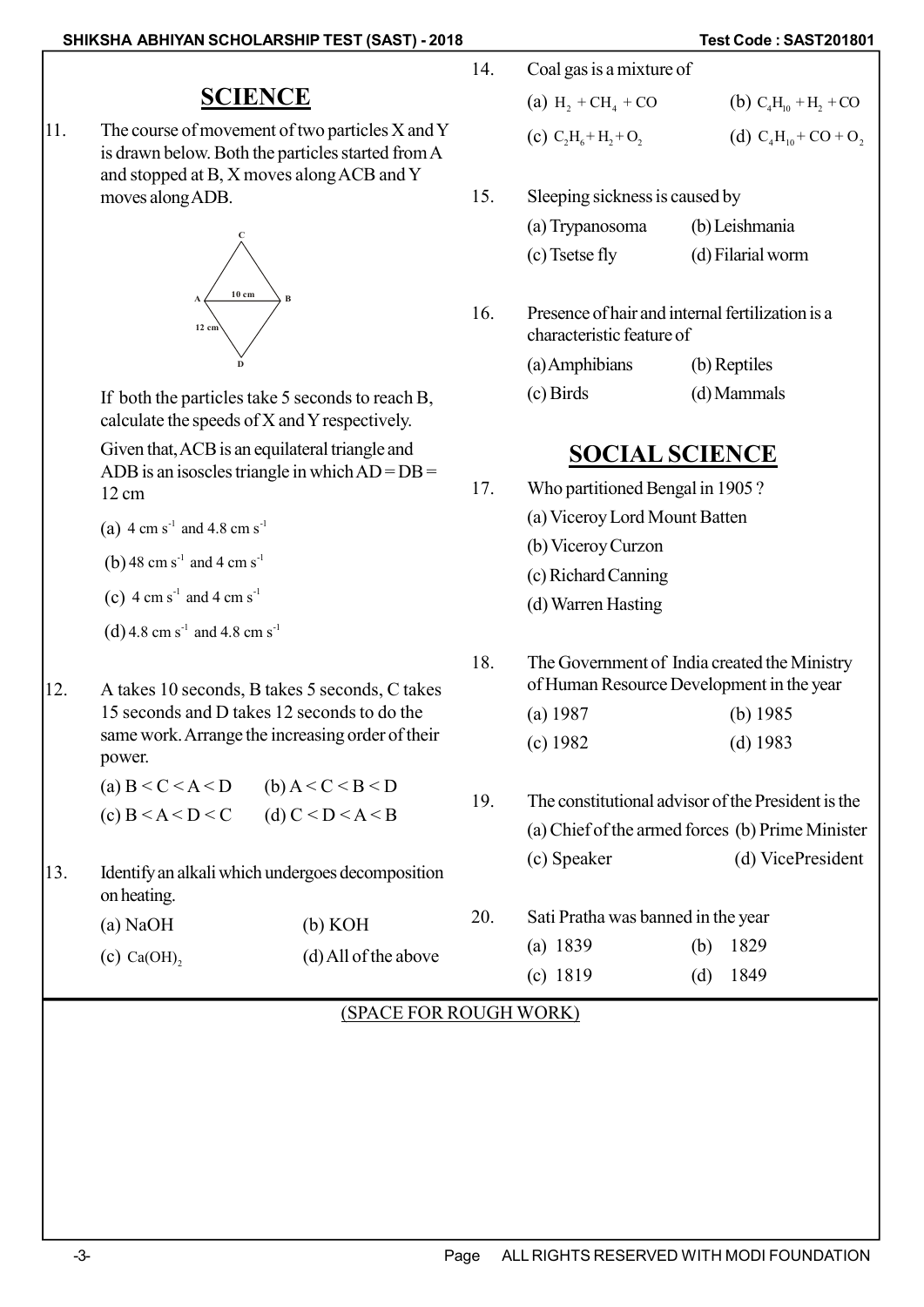**Test Booklet Code SAST**



**Do not open this test Booklet until you are asked to do so.**

 **This Booklet contains ......... Pages**

#### *Important Instructions :*

- 1. The Answer Sheet is inside this Test Booklet. When you are directed to open the Test Booklet, take out the Answer Sheet and fill in the particulars carefully with **blue/black** ball point pen only.
- 2. The test is of 2 hours duration and Test Booklet contains **90** questions. Each question carries **4** marks**.** For each correct response, the candidate will get **4** marks. For each incorrect response, **NO any mark** will be deducted from the total score. The maximum marks are **360**.
- 3. Use **Blue/Black Ball Point Pen only** for writing particulars on this page/marking responses.
- 4. Rough work is to be done on the space provided for this purpose in the Test Booklet only.
- 5. **On completion of the test, the candidate must handover the Answer Sheet to the invigilator before leaving the Room/Hall. The candidates are allowed to take away this Test Booklet with them.**
- 6. The CODE for this Booklet is **Q**. Make sure that the CODE printed on the Answer Sheet is the same as that on this Booklet.In case of discrepancy, the candidate should immediately report the matter to the Invigilator for replacement of both the Test Booklet and the Answer Sheet.
- 7. The candidates should ensure that the Answer Sheet is not folded. Do not make any stray marks on the Answer Sheet. Do not write your roll no. anywhere else except in the specified space in the Test Booklet/Answer Sheet.
- 8. Use of white fluid for correcection is **NOT** permissible on the Answer Sheet.
- 9. Each candidate must show on demand his/her Admit Card to the Invigilator.
- 10. No candidate, without special permission of the Superintendent or Invigilator, would leave his/her seat.
- 11. The candidates should not leave the Examination Hall without handing over their Answer Sheet to the Invigilator on duty and sign the Attendance Sheet. Cases where a candidate has not signed the Attendance Sheet second time will be considered as absent.
- 12. Use of Electronic/Manual Calculator is prohibited.
- 13. The candidates are governed by all Rules and Regulations of the Board with regard to their conduct in the Examination Hall. All cases of unfair means will be dealt with as per Rules and Regulations of the Board.
- 14. No part of the Test Booklet and Answer Sheet shall be detached under any circumstances.
- 15. The candidates will write the correct Test Booklet Code as given in the Test Booklet/Answer Sheet in the Attendance Sheet.